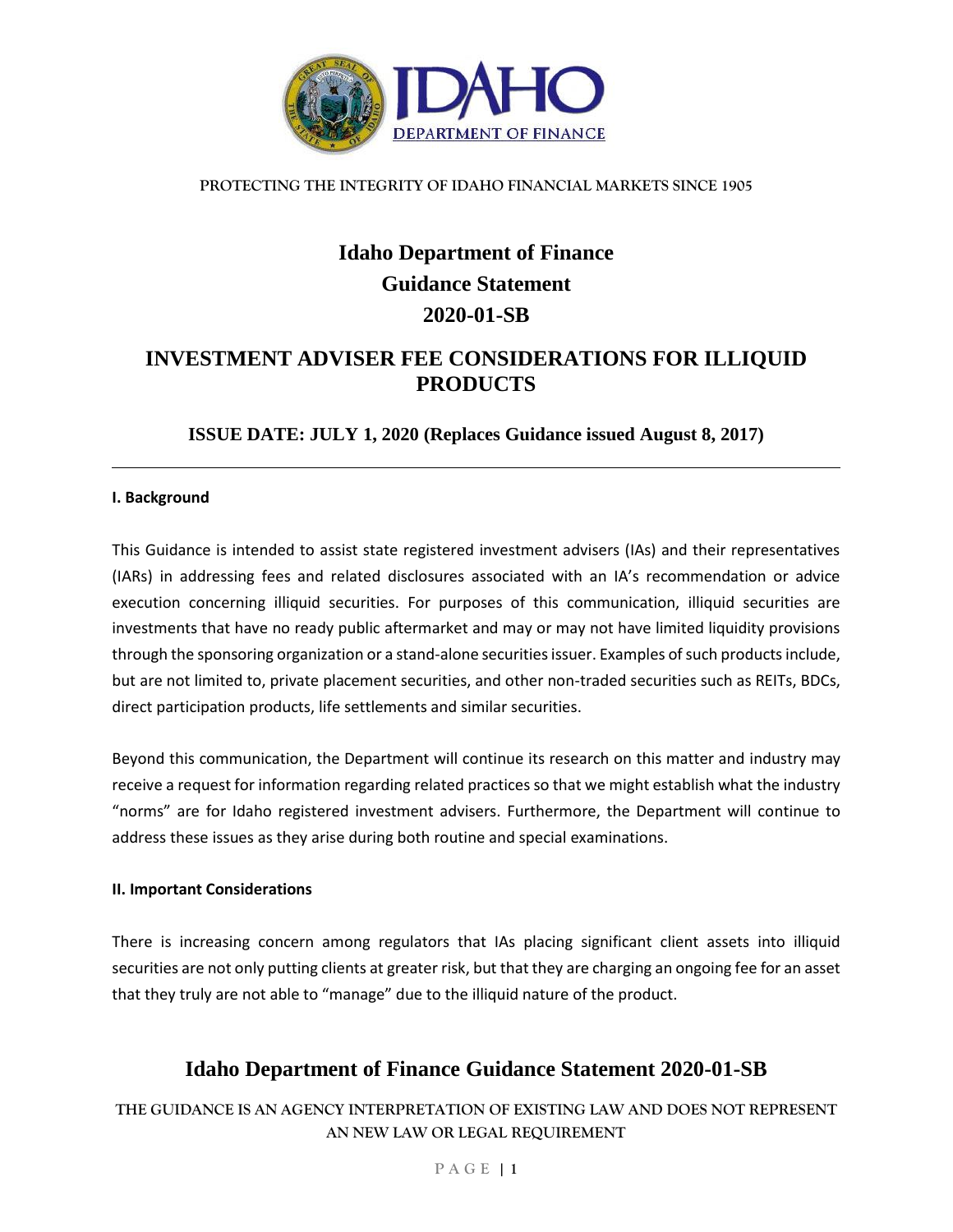

### **Securities and Exchange Commission (SEC)**

In recent years, the SEC has continued to refine its concerns and views regarding what is now known as "reverse churning." Reverse churning is the placement of clients in a fee-based account when their account activity demonstrates that they would be better served by being in a commission/transaction-fee based account. Reverse churning and related fee issues were noted in 2015, 2016 and 2017 as a priority in the SEC's examination program.

Developments at the federal level that address the conflicts of interests associated with investment advisers and their clients are instructive. The SEC has noted the following as the obligation of all federally regulated investment advisers. This is also applicable to state regulated investment advisers who have a fiduciary duty to their clients:

*As a fiduciary, an investment adviser owes its clients undivided loyalty, and may not engage in activity that conflicts with a client's interest without the client's consent…. An investment adviser must disclose all potential conflicts of interest between the adviser and its clients, even if the adviser believes that a conflict has not affected and will not affect the adviser's recommendations to its clients. This obligation to disclose conflicts of interest includes the obligation to disclose any benefits the adviser may receive from third parties because of its recommendations to clients. 1*

*As a fiduciary, an adviser has an obligation to obtain "best execution" of clients' transactions. In meeting this obligation, an adviser must execute securities transactions for clients in such a manner that the clients' total cost or proceeds in each transaction is the most favorable under the circumstances<sup>2</sup> .* 

2 Ibid.

 $\overline{a}$ 

# **Idaho Department of Finance Guidance Statement 2020-01-SB**

<sup>&</sup>lt;sup>1</sup> "General Information on Regulation of Investment Advisers," U.S. Securities and Exchange Commission, Division of Investment Management, March 11, 2011[. https://www.sec.gov](https://www.sec.gov/) (July 1, 2020).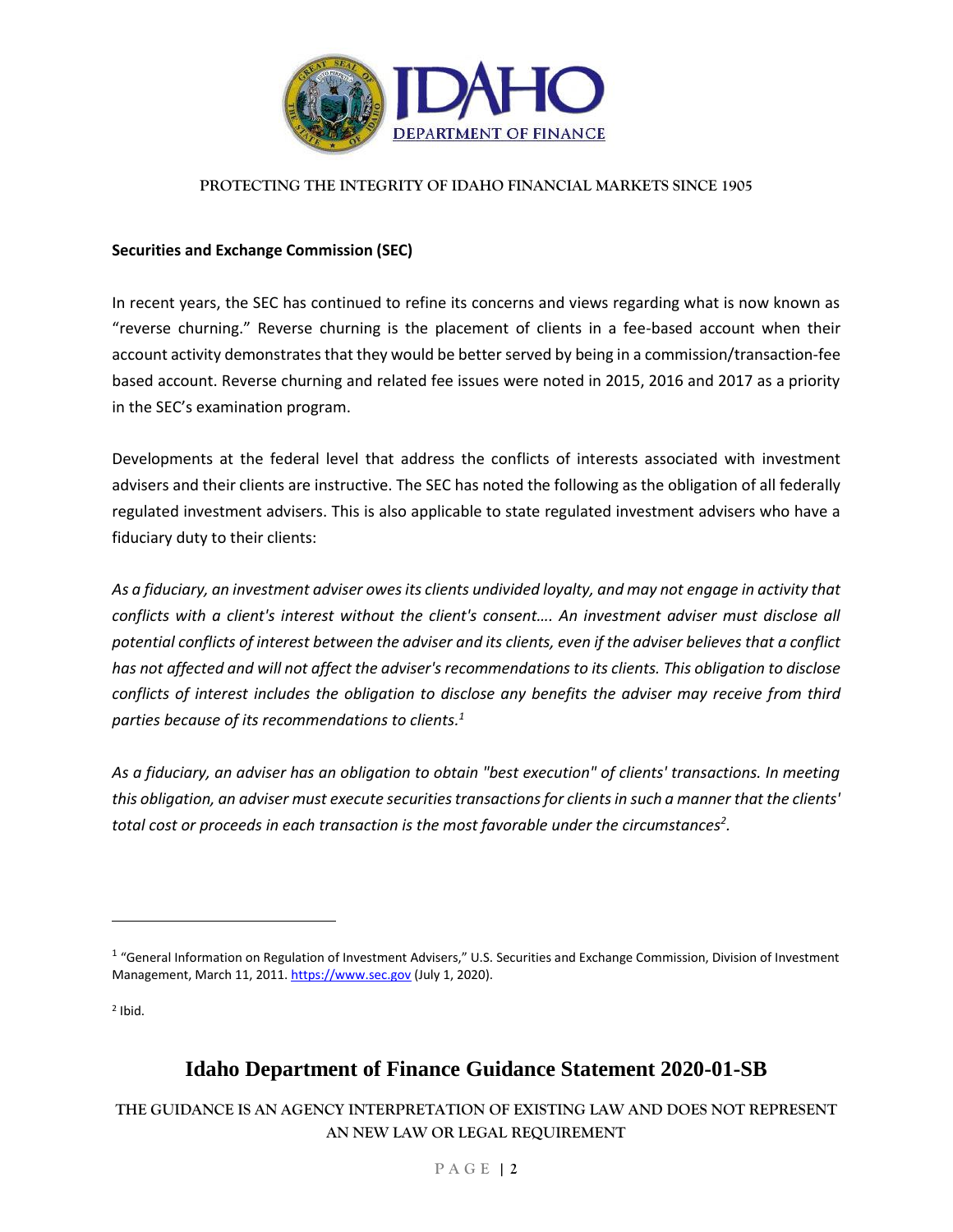

In addition, as of June 30, 2020, broker-dealers and their agents must comply with the SEC's Regulation Best Interest (Regulation BI) under the Securities Exchange Act of 1934. Regulation BI establishes a "best interest" standard of conduct for broker-dealers and their agents.

### **The Financial Industry Regulatory Authority (FINRA)**

 $\overline{a}$ 

FINRA has direct regulatory authority over member broker-dealers, as well as some corollary influence over captive investment advisers. In addition to overseeing its members' compliance with Regulation BI noted above, FINRA has also previously voiced views that, when considered together, address reasonable fees, illiquid products and clients' best interests.

*It is generally inconsistent with just and equitable principles of trade – and therefore a violation of Rule 2110 – to place a customer in an account with a fee structure that reasonably can be expected to result in a greater cost than an alternative account offered by the member that provides the same services and benefits to the customer.<sup>3</sup>*

*Other areas of priority in 2016 will include…firms' monitoring of excessive concentrations and recommendations, particularly regarding complex, speculative or illiquid products.<sup>4</sup>*

*Firms must consider the overall needs and objectives of the customer when determining the benefits of a fee-based account…. [S]taff does expect members to ensure that advisory products and services are appropriate in nature for a customer and that charges for such services are reasonable.<sup>5</sup>*

### **Idaho Department of Finance Guidance Statement 2020-01-SB**

<sup>3</sup> "NASD Reminds Members that Fee-Based Compensation Programs Must Be Appropriate," *Notice to Members 03-68*, Financial Industry Regulatory Authority. [https://www.finra.org](https://www.finra.org/) (July 1, 2020).

<sup>4</sup>"FINRA's 2016 Focus: Supervision, Liquidity and Securities Firms' Culture," *News Release*, January 5, 2016, Financial Industry Regulatory Authority[. https://www.finra.org](https://www.finra.org/) (July 1, 2020).

<sup>5</sup> "Fee-Based Account Questions & Answers," *Frequently Asked Questions*, Financial Industry Regulatory Authority. [https://www.finra.org](https://www.finra.org/) (July 1, 2020).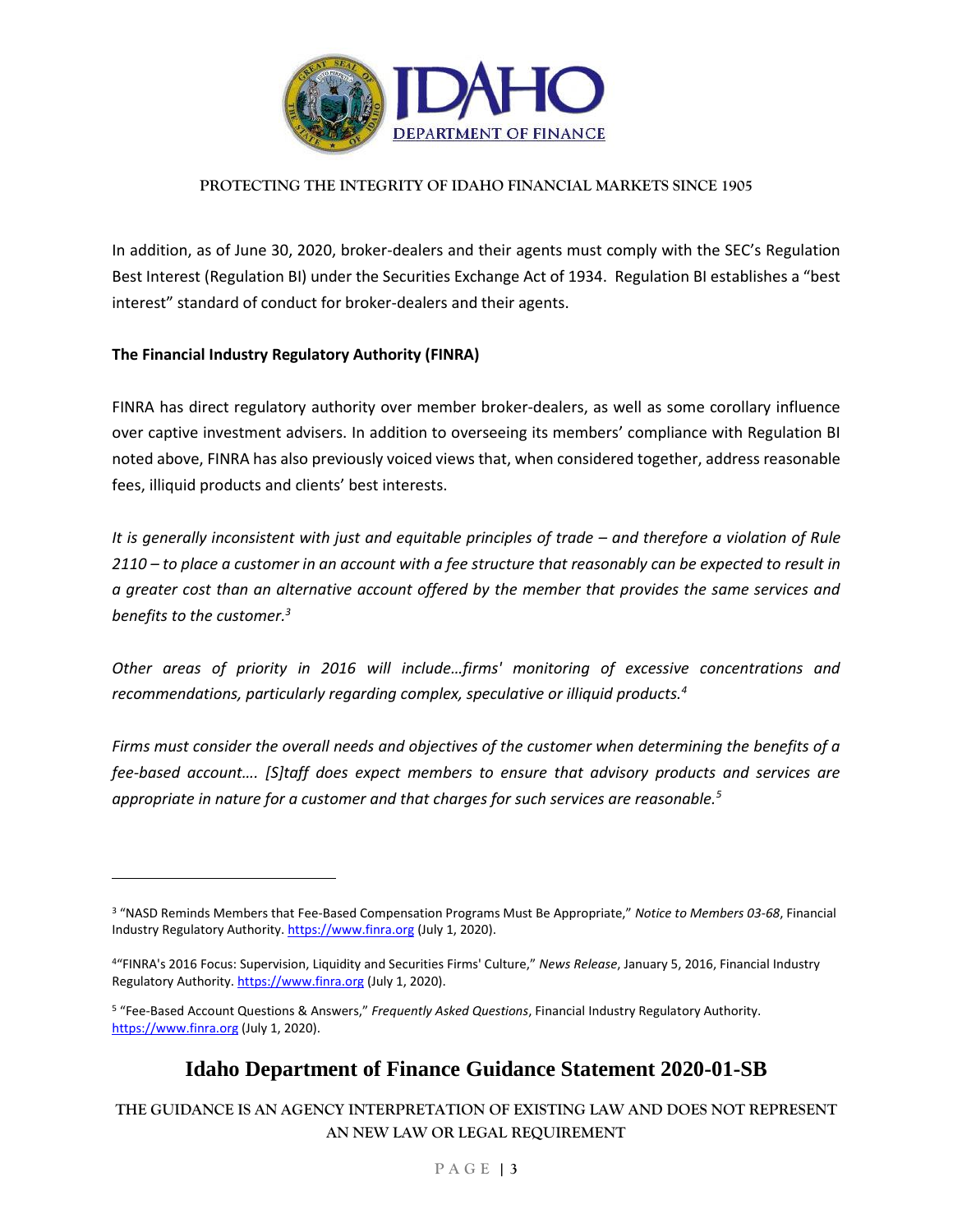

#### **State Securities Regulators**

State securities regulators continue to express concern that clients with over-concentrated portfolios of illiquid products may be charged unreasonable fees due to the IA's limited ability to effect any practical management over the illiquid products.

State securities regulators concur that advisory clients are entitled to receive:

- a) Unbiased recommendations that are in the client's best interest.
- b) Clear disclosures regarding conflicts and third party formal or informal compensation agreements.<sup>6</sup>
- c) Disclosure of the special risks of owning illiquid securities products, to include the concentration
- risk associated with holding an excessive amount of illiquid securities.
- d) Clear disclosure of fees the investment adviser charges its clients.

### **III. Department of Finance Concerns**

 $\overline{a}$ 

Idaho Code §30-14-502 expressly prohibits IAs and IARs from engaging in fraudulent or deceptive acts, practices or courses of business that would operate as a fraud or deceit. The statute and the Rules Pursuant to the Idaho Uniform Securities Act can be found on the Department's website at:

### <http://www.finance.idaho.gov/StatutesAndRules.aspx>

In the area of fees and related disclosures, Rule 104.12, .34 and .35 essentially make it a dishonest or unethical practice to not properly disclose third party fees and commissions, to charge a client an advisory fee for rendering advice when a commission for executing the transactions will be received by the adviser, or to charge unreasonable fees in connection with the services being offered. Additionally, under Rule 104.36, it is a dishonest or unethical practice when an adviser fails to properly disclose any material conflicts of interest "which could reasonably be expected to impair the rendering of unbiased and objective advice…."

# **Idaho Department of Finance Guidance Statement 2020-01-SB**

<sup>&</sup>lt;sup>6</sup> This includes disclosure of sponsor "marketing" compensation and/or marketing expense reimbursement.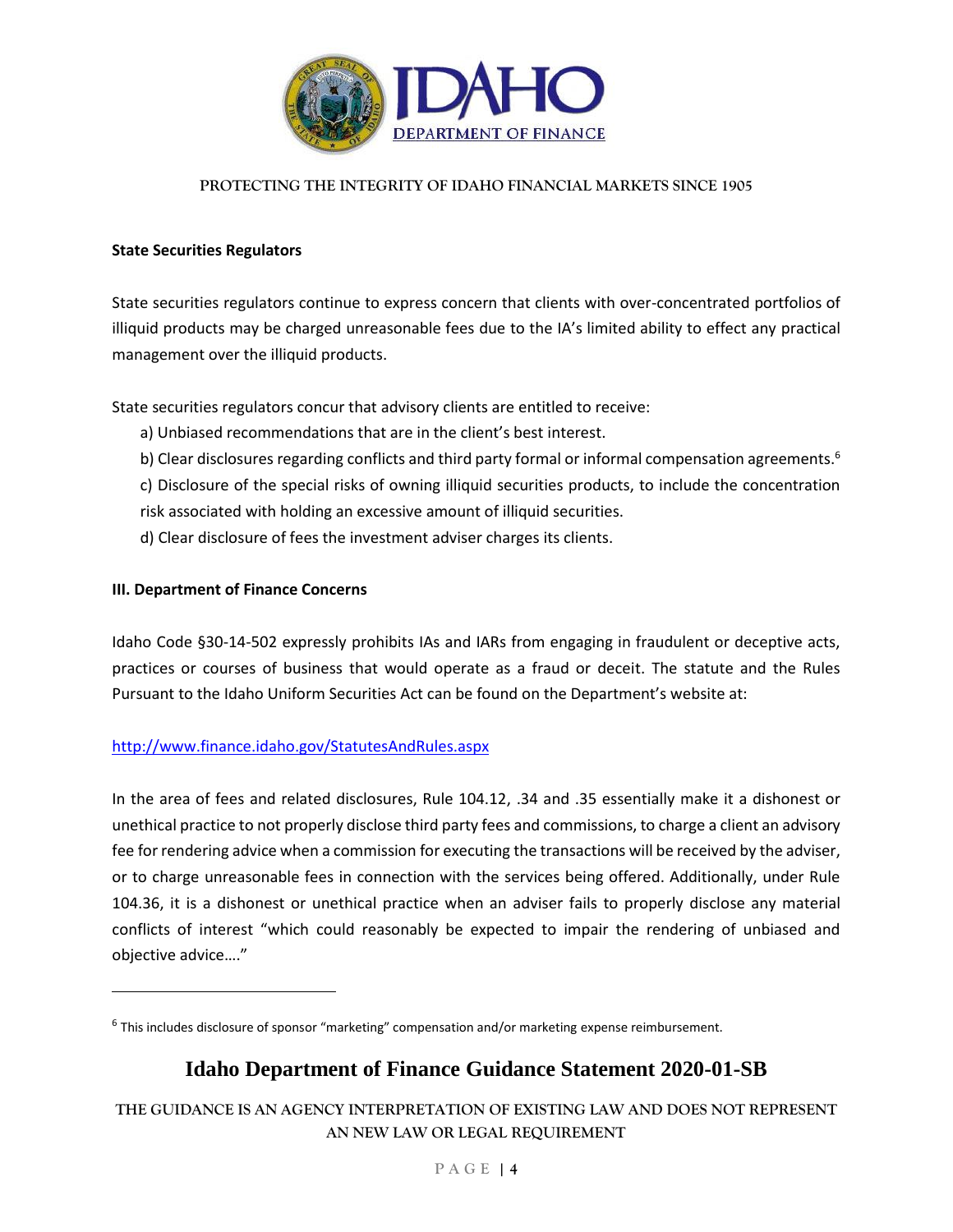

**1. Suitability/Concentration Issues** – High concentrations of any one type of product (e.g. illiquid securities) raises the possibility that such concentrations may be inappropriate when considering the liquidity risks and the product specific risks. There are many state regulators, including Idaho, that impose investor suitability standards (net worth and income requirements) upon issuers of securities in this category. Additionally, over exposure to any one asset class (e.g. financial stocks in 2007) presents risks that must be assessed and managed. Overconcentration of investor funds in illiquid assets or in any one asset class presents significantly higher potential risks and returns.

While we recognize that certain products are not publicly traded, we have some concern where there are similar products available that have a public market. In these situations, we may question the motivation and rationale used in placing a client in an illiquid security when a similar, publicly traded security is available.

**2. Unreasonable Fees** - The Department's concerns regarding unreasonable fees are not new and they are shared by other state regulators. Investment advisers are acting as fiduciaries when providing advice to clients. In our view, it appears that some advisers may not be meeting their fiduciary obligation in recommending securities that require long-term ongoing advisory fees, long holding periods, or are considered illiquid. Below is a hypothetical example that may help to demonstrate the issue:

*Consider a securities client and an advisory client each of which has 40% of their assets placed in three non-traded income products that do not anticipate a liquidity event for 4-10 years. The securities representative will receive a one-time commission of 6%, yet the adviser may charge 2% of the value of the investment as an "asset under management" for the full 4-10 years or beyond in some cases. Essentially the investment adviser may receive a fee greater than that received by a broker-dealer agent for selling the same product to their clients. This hypothetical practice does not appear to comport with an investment adviser's fiduciary duty to its client.* 

*In the above scenario, such a circumstance would lead us to question whether such practices violate the Idaho Uniform Securities Act and related rules regarding dishonest or unethical practices.* 

### **Idaho Department of Finance Guidance Statement 2020-01-SB**